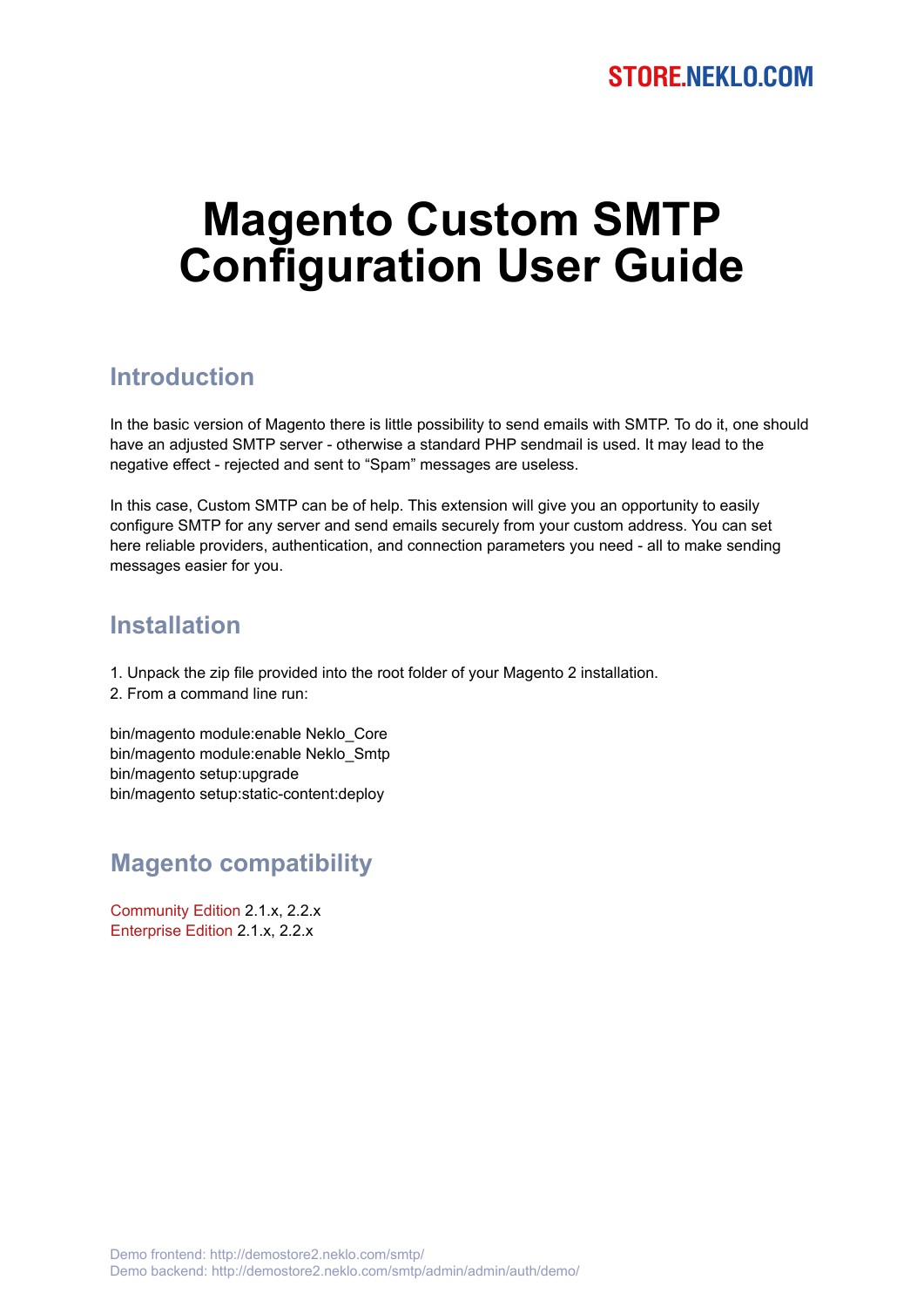## **STORE.NEKLO.COM**

## **Configuring the extension**

.<br>⊇∆⊓

.<br>Mai

 $\overline{c}$ 

 $RE$ 

To see the configurations of this extension, open **Admin Panel** and go to **Stores > Configuration > Advanced > System > Mail Sending Settings**. Here you will see the following settings:

- **1. SMTP Host**  enter here the domain name of the service you use as a provider. This information must be in the documentation of the service.
- **2. SMTP Username (e-mail)** this is your email address from the part of the service. Your users will be able to see it in their emails.
- **3. SMTP Password**  here you should enter the password of your SMTP Username email.
- **4. SMTP Authentication**  this is the way of authentication to the service.
- **5. SMTP SSL -** this is the encryption method. Usually the particular method is a requirement of the chosen service.
- **6. SMTP Port (25)**  here you should enter the port of your service. It also must be in the provider documentation.

| D                       |                    | Configuration           |                                                     |                           |                      |                                  | $\blacksquare$ admin $\blacktriangledown$ |
|-------------------------|--------------------|-------------------------|-----------------------------------------------------|---------------------------|----------------------|----------------------------------|-------------------------------------------|
| <b>X</b><br>BOARD       | <b>Store View:</b> | Default Config ▼        | 0                                                   |                           |                      |                                  | <b>Save Config</b>                        |
| LES.<br>ð<br><b>LOG</b> | <b>GENERAL</b>     | $\checkmark$            | <b>Cron (Scheduled Tasks)</b>                       |                           |                      |                                  | $\odot$                                   |
| <b>DMERS</b>            | <b>NEKLO</b>       | $\checkmark$            | <b>Mail Sending Settings</b>                        |                           |                      |                                  | $\odot$                                   |
| F<br><b>ETING</b>       | <b>CATALOG</b>     | $\checkmark$            | <b>Disable Email Communications</b><br>[store view] | <b>No</b>                 |                      | $\triangledown$ Use system value |                                           |
| 3                       | <b>CUSTOMERS</b>   | $\checkmark$            | <b>SMTP Host</b>                                    | smtp.gmail.com            |                      |                                  | Use system value                          |
| <b>TENT</b>             | <b>SALES</b>       | $\checkmark$            | [store view]<br><b>SMTP Username (e-mail)</b>       |                           |                      |                                  |                                           |
| I.<br><sub>Drts</sub>   | <b>DOTMAILER</b>   | $\checkmark$            | [global]                                            | magento-modules@neklo.com |                      |                                  |                                           |
| <b>IIV</b><br>Dres      | <b>SERVICES</b>    | $\checkmark$            | <b>SMTP Password</b><br>[global]                    |                           |                      |                                  |                                           |
| $\frac{1}{TEM}$         | <b>ADVANCED</b>    | $\widehat{\phantom{a}}$ | <b>SMTP Authentication</b><br>[global]              | Login                     | $\blacktriangledown$ |                                  |                                           |
| ð                       | Admin              |                         | <b>SMTP SSL</b><br>[global]                         | <b>SSL TLS</b>            | $\blacktriangledown$ |                                  |                                           |
| RTNERS<br><b>NSIONS</b> |                    |                         | SMTP Port (25)<br>[store view]                      | 587                       |                      |                                  | Use system value                          |
|                         | System             |                         | <b>Set Return-Path</b><br>[global]                  | <b>No</b>                 | $\mathbf{v}$         |                                  |                                           |